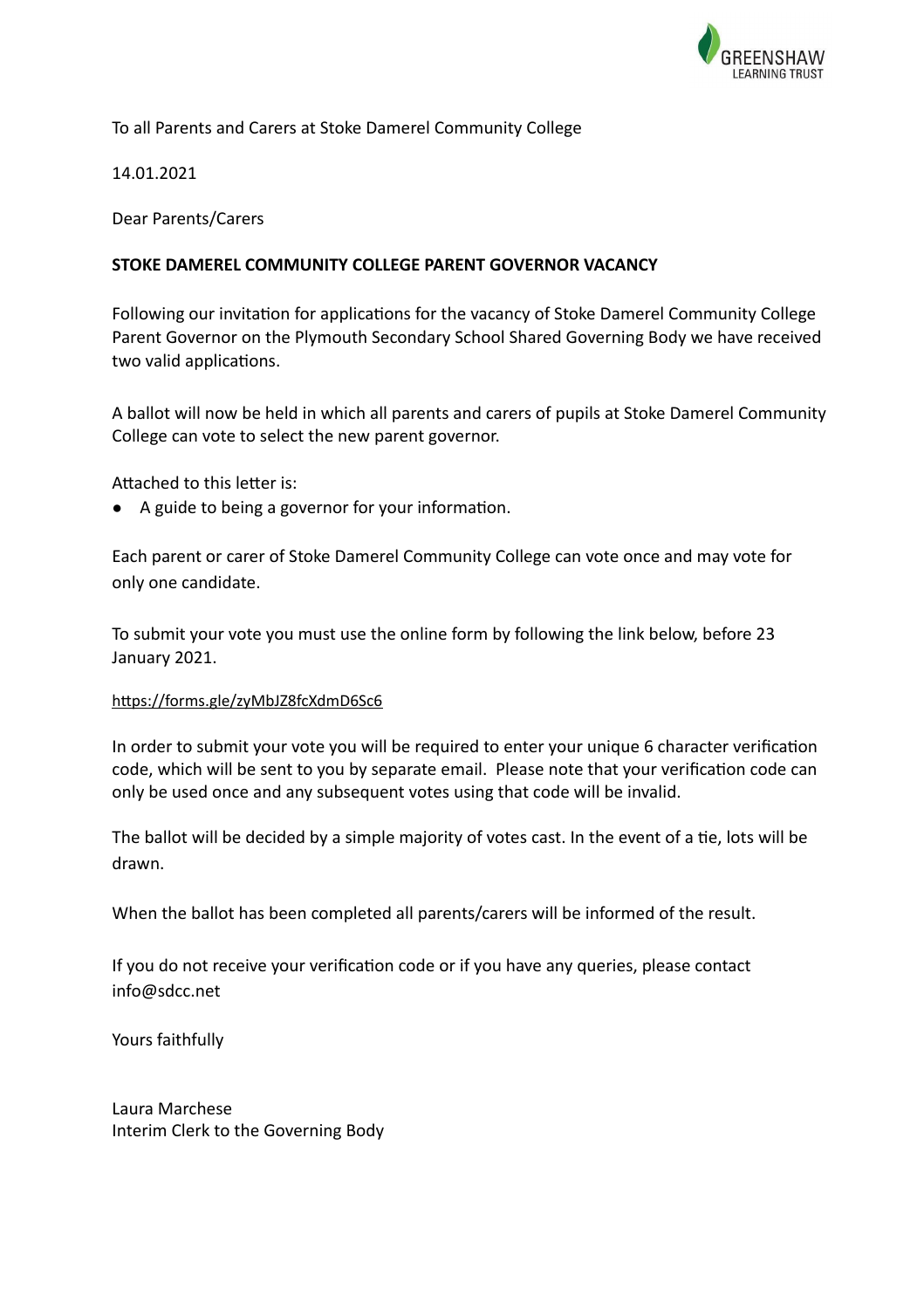

## **Guide to being a school governor**

The Greenshaw Learning Trust is governed by its Board of Trustees, which is responsible for the operation and performance of all schools in the Trust.

Each school in the Trust has its own governing body – formally called a 'local governing body', and legally a committee of the Board of Trustees.

The Trustees have delegated the management and oversight of each school to its headteacher and senior leadership team and its governing body.

The governing body is responsible for the strategic leadership of the school, for the school's financial and academic performance, and for holding the headteacher to account. The governing body reports to the Board of Trustees.

Governors act collectively with other governors in the governing body and take equal responsibility for the decisions it takes. They exercise their powers in a primarily strategic leadership role, and should not get involved in the day-to-day running of the school. They must put the interests of the whole school first, regardless of the route by which they became a governor.

The Department for Education (DfE) identifies three core strategic functions for the governing body:

- Ensuring clarity of vision, ethos and strategic direction;
- Holding the headteacher to account for the educational performance of the school and its pupils, and the performance management of staff; and
- Overseeing the financial performance of the school and making sure its money is well spent.

The governing body is responsible for ensuring that high standards of corporate governance are maintained. Governors should act at all times with honesty and integrity, in accordance with the Nolan principles of public life and the Trust Code of Conduct. They must respect confidentiality and recognise potential conflicts of interest and be ready to explain their actions and decisions to staff, pupils, parents and anyone with a legitimate interest in the school.

Governors must act in accordance with, and ensure that the school is managed in accordance with, the Articles of Association and the Funding Agreement of the Greenshaw Learning Trust, the Trust and governing body Procedures and any other rules and policies determined by the Board of Trustees, and with all relevant legislation and regulations.

All governors are under a duty to act in the interests of the school, to protect the assets, property and good name of the school and the Trust, and to ensure that their resources are used solely for the achievement or promotion of the Object of the Greenshaw Learning Trust; that is 'to advance education for the public benefit, by establishing, maintaining, carrying on, managing and developing schools offering a broad and balanced curriculum'.

All governors except the headteacher serve for a term of office of four years, but can be reappointed. A governor may resign before their term of office ends.

Governors do not need to have any specific qualifications, and support and training is provided.